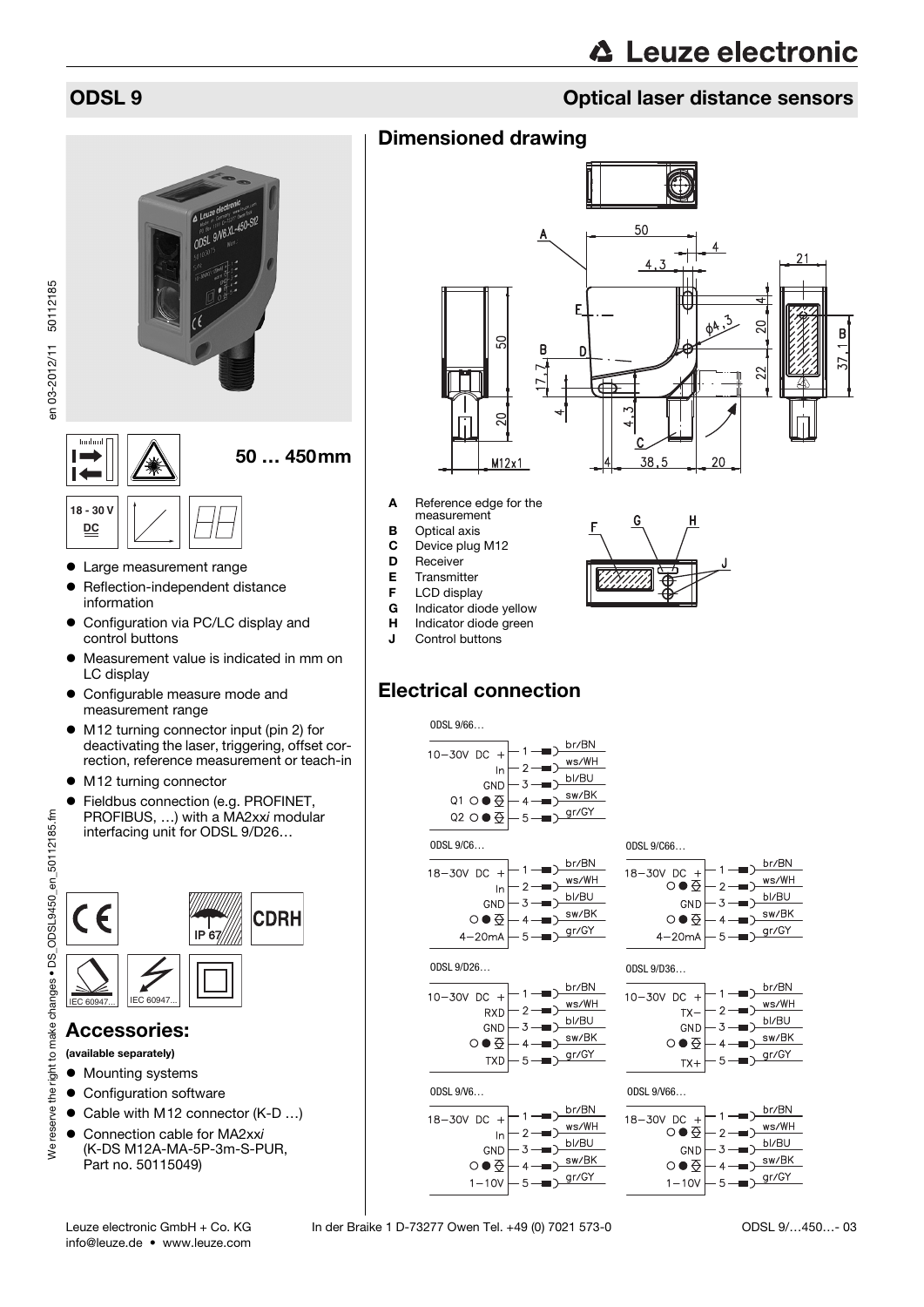|  | <b>△ Leuze electronic</b> |  |
|--|---------------------------|--|
|  |                           |  |

ODSL 9

| <b>Specifications</b>                                                                                                                                                                                                                                                                                                                |                                                                                                                                          |                                                                                                                                                                                                                                                                                                                                                                                                                                                                                                                                                                                                                                                                                                   | <b>Tables</b>                                                                                                                                                                              |
|--------------------------------------------------------------------------------------------------------------------------------------------------------------------------------------------------------------------------------------------------------------------------------------------------------------------------------------|------------------------------------------------------------------------------------------------------------------------------------------|---------------------------------------------------------------------------------------------------------------------------------------------------------------------------------------------------------------------------------------------------------------------------------------------------------------------------------------------------------------------------------------------------------------------------------------------------------------------------------------------------------------------------------------------------------------------------------------------------------------------------------------------------------------------------------------------------|--------------------------------------------------------------------------------------------------------------------------------------------------------------------------------------------|
| Optical data<br>Measurement range 1)<br>Resolution<br>Light source<br>Wavelength<br>Light spot<br>Laser warning notice                                                                                                                                                                                                               |                                                                                                                                          | 50  450mm<br>$0.1$ mm<br>laser<br>655 <sub>nm</sub><br>divergent, 1 x 1 mm <sup>2</sup> at 450 mm<br>see remarks                                                                                                                                                                                                                                                                                                                                                                                                                                                                                                                                                                                  |                                                                                                                                                                                            |
| Error limits (relative to measurement distance)<br>Absolute measurement accuracy 1)<br>Repeatability $\frac{2}{3}$<br>B/W detection thresh. $(690\%$ rem.)<br>Temperature compensation                                                                                                                                               |                                                                                                                                          | ±1%<br>± 0.5%<br>$\leq 0.5\%$<br>yes $3$                                                                                                                                                                                                                                                                                                                                                                                                                                                                                                                                                                                                                                                          |                                                                                                                                                                                            |
| Timing<br>Measurement time<br>Response time<br>Delay before start-up                                                                                                                                                                                                                                                                 |                                                                                                                                          | 2 ms <sup>1</sup><br>$\leq 6$ ms<br>$\leq 300$ ms                                                                                                                                                                                                                                                                                                                                                                                                                                                                                                                                                                                                                                                 |                                                                                                                                                                                            |
| Electrical data<br>Operating voltage $U_{B}$<br>Residual ripple<br>Open-circuit current<br>Switching output<br>Signal voltage high/low<br>Analog output<br>Serial interface<br>Transmission protocol<br>Indicators<br>Green LED<br><b>Yellow LED</b>                                                                                 | C6/C66/V6/V66<br>D26/D36/66<br>V6/V66<br>C6/C66<br>D26/D36<br>continuous light<br>flashing<br>off<br>continuous light<br>flashing<br>off | 18  30 VDC (incl. residual ripple)<br>10  30 VDC (incl. residual ripple)<br>≤ 15% of U <sub>B</sub><br>≤ 180mA<br>push-pull switching output 4),<br>PNP light switching, NPN dark switching<br>≥ (U <sub>B</sub> -2 V)/≤ 2 V<br>voltage 1  10V / 0  10V / 1  5V / 0  5V, R <sub>1</sub> ≥ 2kΩ<br>current 4  20mA, $R_L \le 500 \Omega$<br>RS 232/RS 485, 9600  57600 Bd,<br>1 start bit, 8 data bits, 1 stop bit, no parity<br>14 bit, 16 bit, ASCII, Remote Control<br><b>Teach-in on GND</b><br>Teach-in on $+U_{B}$<br>ready<br>fault<br>teaching procedure<br>no voltage<br>object inside teach-in measurement distance<br>teaching procedure<br>object outside teach-in measurement distance | <b>Diagrams</b>                                                                                                                                                                            |
| Mechanical data<br>Housing<br>Optics cover<br>Weight<br>Connection type<br>Environmental data<br>Ambient temp. (operation/storage)<br>Protective circuit<br>VDE safety class <sup>b)</sup><br><b>Protection class</b><br>Laser class<br>Standards applied<br>medium range of $U_B$ , measurement object $\geq 50x50$ mm <sup>2</sup> |                                                                                                                                          | plastic<br>glass<br>approx. 50g<br>M <sub>12</sub> connector, 5-pin<br>$-20^{\circ}$ C $+50^{\circ}$ C / $-30^{\circ}$ C $+70^{\circ}$ C<br>1, 2, 3<br>II, all-insulated<br>IP 67<br>2 (according to EN 60825-1 and 21 CFR 1040.10<br>with Laser Notice No. 50)<br>IEC 60947-5-2<br>1) Luminosity coefficient 6%  90%, complete measurement range, "Standard" operating mode, at 20°C,<br>2) Same object, identical environmental conditions, measurement object $\geq$ 50x50mm <sup>2</sup>                                                                                                                                                                                                      | <b>Remarks</b><br>• Measureme<br>depends on<br>of the meas<br>object and o<br>measureme<br>$\bullet$ Approved p<br>This produc<br>used by qua<br>personnel a<br>be used for<br>purpose. Th |

4) The push-pull switching outputs must not be connected in parallel

5) 1=transient protection, 2=polarity reversal protection, 3=short circuit protection for all outputs 6) Rating voltage 50VAC

### Order guide

|                               | <b>Designation</b> | Part No. |
|-------------------------------|--------------------|----------|
| Analog current output         |                    |          |
| 1 teachable push/pull output  | ODSL 9/C6-450-S12  | 50111157 |
| 2 push/pull outputs           | ODSL 9/C66-450-S12 | 50111161 |
| Analog voltage output         |                    |          |
| 1 teachable push/pull output  | ODSL 9/V6-450-S12  | 50111158 |
| 2 push/pull outputs           | ODSL 9/V66-450-S12 | 50111162 |
| Serial digital output         |                    |          |
| RS 232, 1 push/pull output    | ODSL 9/D26-450-S12 | 50111159 |
| RS 485, 1 push/pull output    | ODSL 9/D36-450-S12 | 50111160 |
| <b>Only switching outputs</b> |                    |          |
| 2 teachable push/pull outputs | ODSL 9/66-450-S12  | 50111163 |
|                               |                    |          |

ODSL 9/…450…- 03 2012/11

 Measurement time depends on the reflectivity of the measurement object and on the measurement mode. Approved purpose: This product may only be used by qualified personnel and must only be used for the approved purpose. This sensor is not a safety sensor and is not to be used for the protection of persons.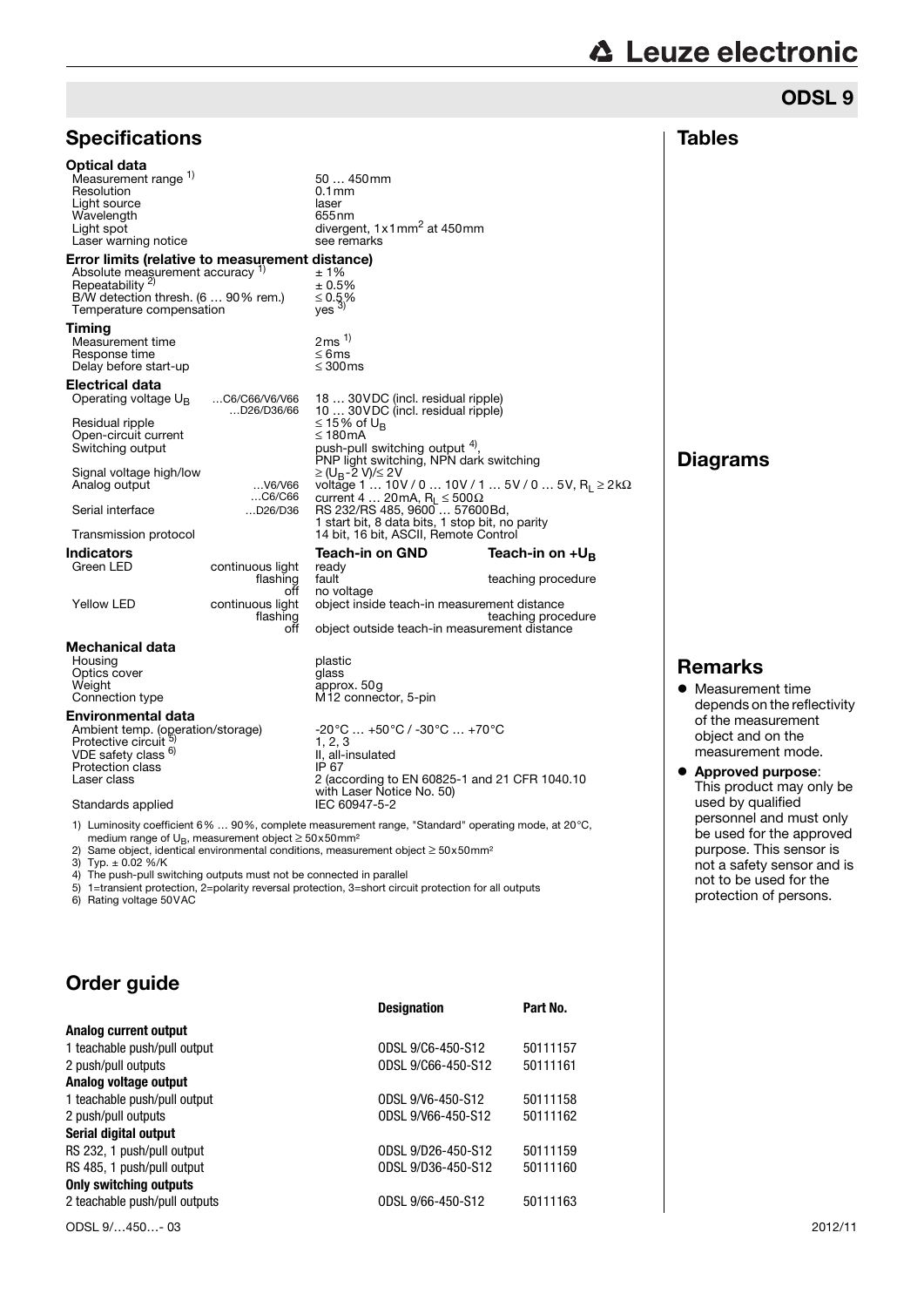### ODSL 9 Optical laser distance sensors

### Analog output: characteristic curve for factory setting



### Serial output: transmission protocol for factory setting

9600Bd, 1 start bit, 8 data bits, 1 stop bit, transmission protocol ASCII measurement values

Transmission format: MMMMM<CR> **MMMMM** = 5-digit measurement value in mm (resolution  $0.1$  mm) <CR> = ASCII character "Carriage Return" (x0D)

### Operation of ODSL 9/D26… with MA2xxi modular interfacing unit

Set S4 rotary switch for device selection in MA 2xxi to switch position "B" (AMS) (see MA 2xxi Technical description).

Set the serial interface of the ODSL 9/D26… to:

- ASCII (factory setting)
- Baud rate: 38400Bd (see ODSL 9 Technical description...)